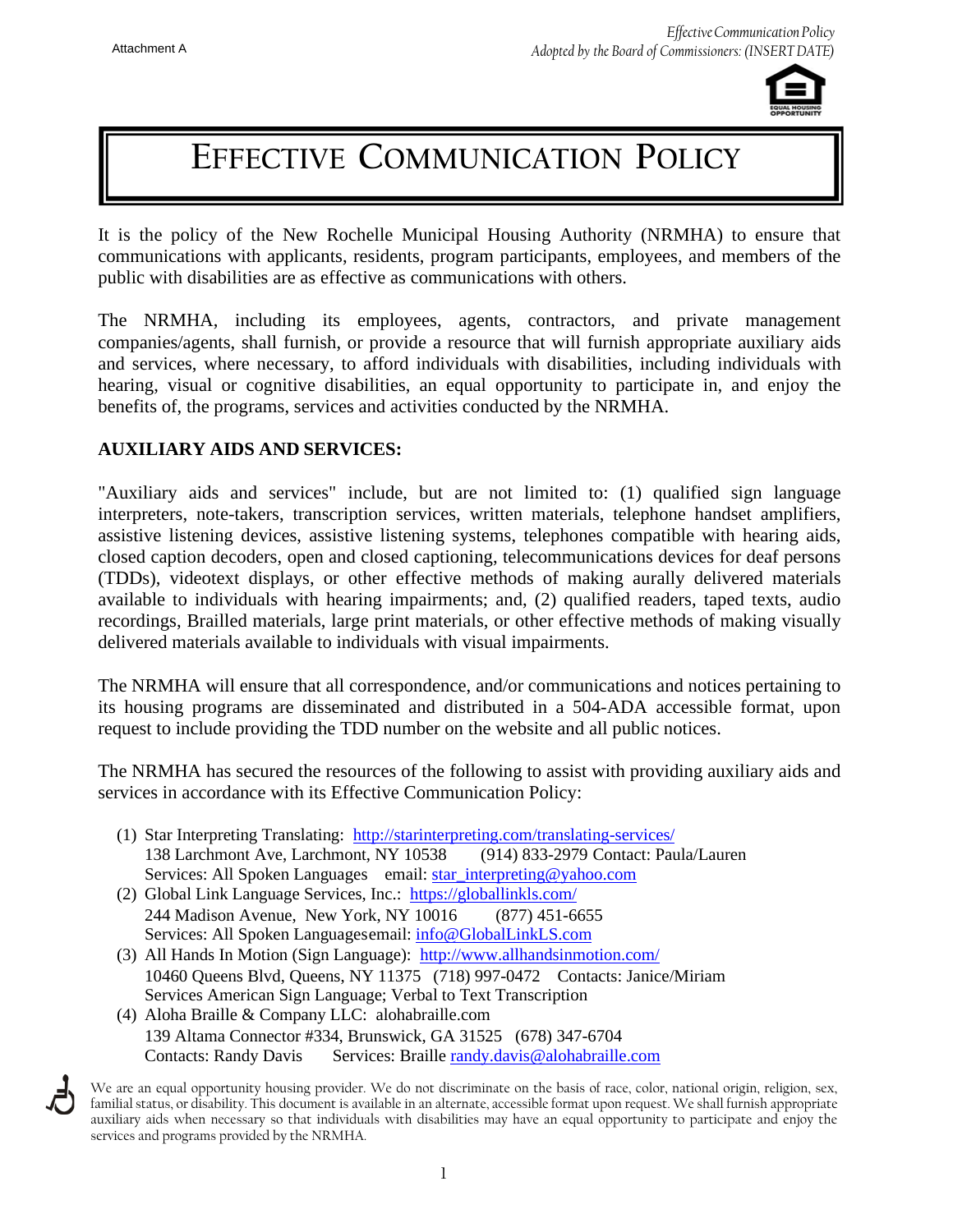### **REQUEST FOR EFFECTIVE COMMUNICATION:**

When an auxiliary aid or service is required to ensure effective communication, the NRMHA will provide an opportunity for an individual with a disability to request the auxiliary aid or service of his or her choice. The NRMHA will give primary consideration to the choice expressed by the individual. "Primary consideration" means that the NRMHA will honor the choice, unless it can show that another equally effective means of communication is available; or, that use of the means chosen would result in a fundamental alteration in the nature of its service, program, or activity or in an undue financial and administrative burden.

The individual will submit his/her request for auxiliary aids or services to the appropriate NRMHA staff person designated below. All requests shall be dated and time-stamped upon receipt by the appropriate NRMHA staff person, designated by the Executive Director.

Within two (2) business of receipt of the individual's request, the designated NRMHA staff person will consult with the individual with the disability when the preferred type of auxiliary aid or service is not available or not required, and the staff person is attempting to ascertain whether an alternative means of communication will ensure effective communication. Within five (5) business days following receipt of the effective communication request(s), the designated NRMHA staff person will provide the requesting individual with notification of the proposed auxiliary aid or service to be provided. The Voluntary Compliance Agreement (VCA) Administrator will maintain copies of all requests for effective communication and, including final disposition, for the duration of this Agreement.

Individual requests for Effective Communication will be directed to the following NRMHA officials:

**Resident Requests: The NRMHA resident requests for auxiliary aids or services should be made to the VCA Administrator: Ms. Catrina Shivers, Email: [cshivers@nrmha.org](mailto:cshivers@nrmha.org)**

**Applicant Requests and all other Current Program Participants: Applicants for NRMHA housing should make requests for auxiliary aids and services to the VCA Administrator as follows:** 

Ms. Catrina Shivers Email: [cshivers@nrmha.org](mailto:cshivers@nrmha.org) Phone Number: (914)-636-7050 x 215 **\*TDD/TTY: 711**

> \* To utilize Telecommunications Relay Service (TRS) dial 711 and be automatically connected to a TRS communications assistant. Dialing 711, both voice and TTY-based TRS users can initiate a call from any telephone, anywhere in the United States, without having to remember to dial a ten-digit access number.



We are an equal opportunity housing provider. We do not discriminate on the basis of race, color, national origin, religion, sex, familial status, or disability. This document is available in an alternate, accessible format upon request. We shall furnish appropriate auxiliary aids when necessary so that individuals with disabilities may have an equal opportunity to participate and enjoy the services and programs provided by the NRMHA.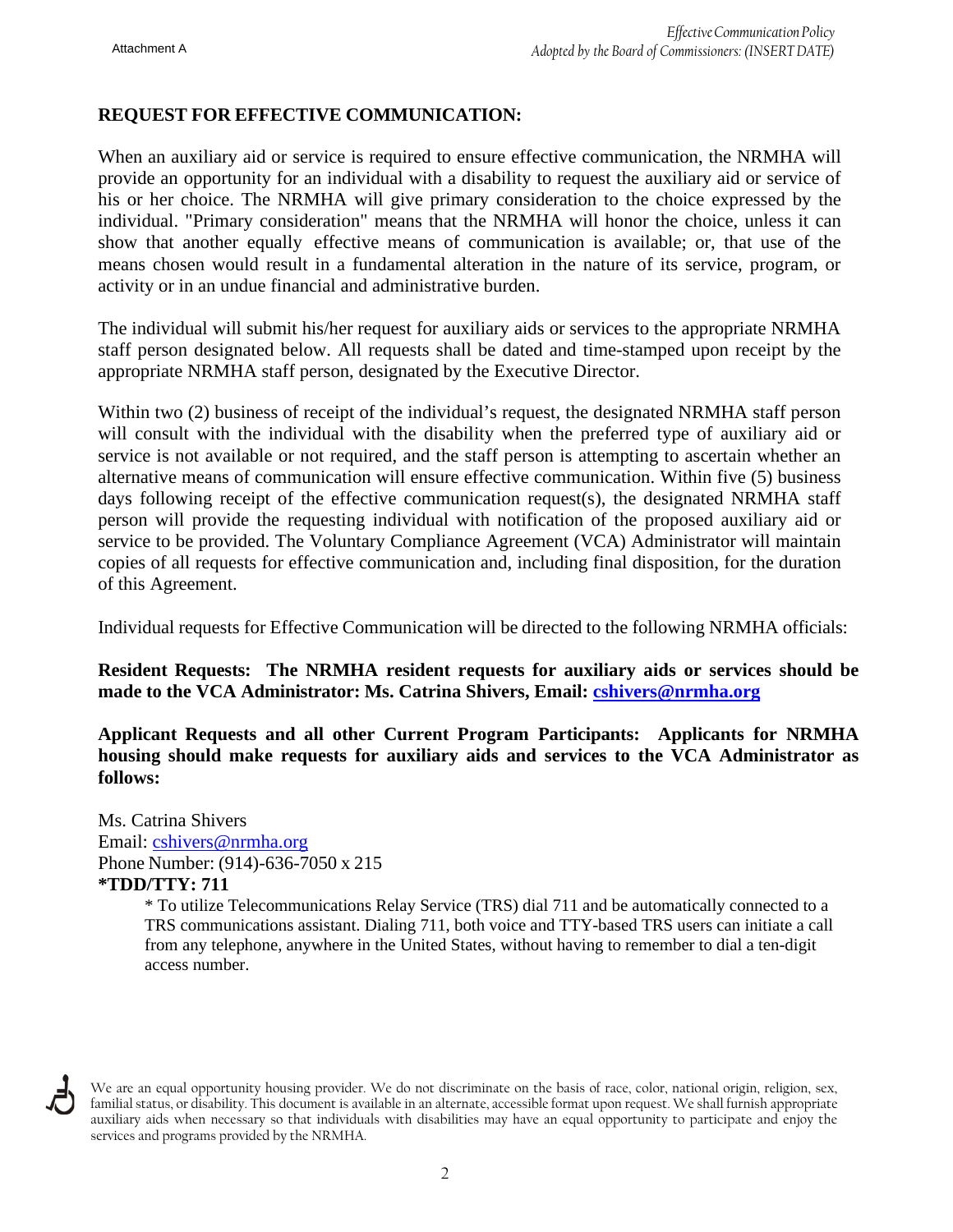Requests from members of the public who wish to participate in programs, services and/or activities of the NRMHA shall submit their request(s) for auxiliary aids and services as directed in NRMHA notices, appointment notifications, forms, or brochures. They may also submit requests for auxiliary aids to the VCA Administrator. However, individuals with disabilities who request auxiliary aids or services for public events such as public hearings, Board hearings, public meetings, etc., shall make their requests no later than five (5) business days prior to the event.

### **GRIEVANCE PROCEDURES:**

An individual ("complainant" or "requestor") with questions or a grievance about a reasonable accommodation ("RA") decision made by the VCA Administrator should first request an informal grievance pertaining to the RA request within ten (10) business days of the decision. If the matter is not satisfactorily resolved, it should be reported to the Executive Director of the NRMHA. The complainant may pursue remedies in accordance with the NRMHA's Reasonable Accommodation Grievance and Appeal Policy and Procedure.



We are an equal opportunity housing provider. We do not discriminate on the basis of race, color, national origin, religion, sex, familial status, or disability. This document is available in an alternate, accessible format upon request. We shall furnish appropriate auxiliary aids when necessary so that individuals with disabilities may have an equal opportunity to participate and enjoy the services and programs provided by the NRMHA.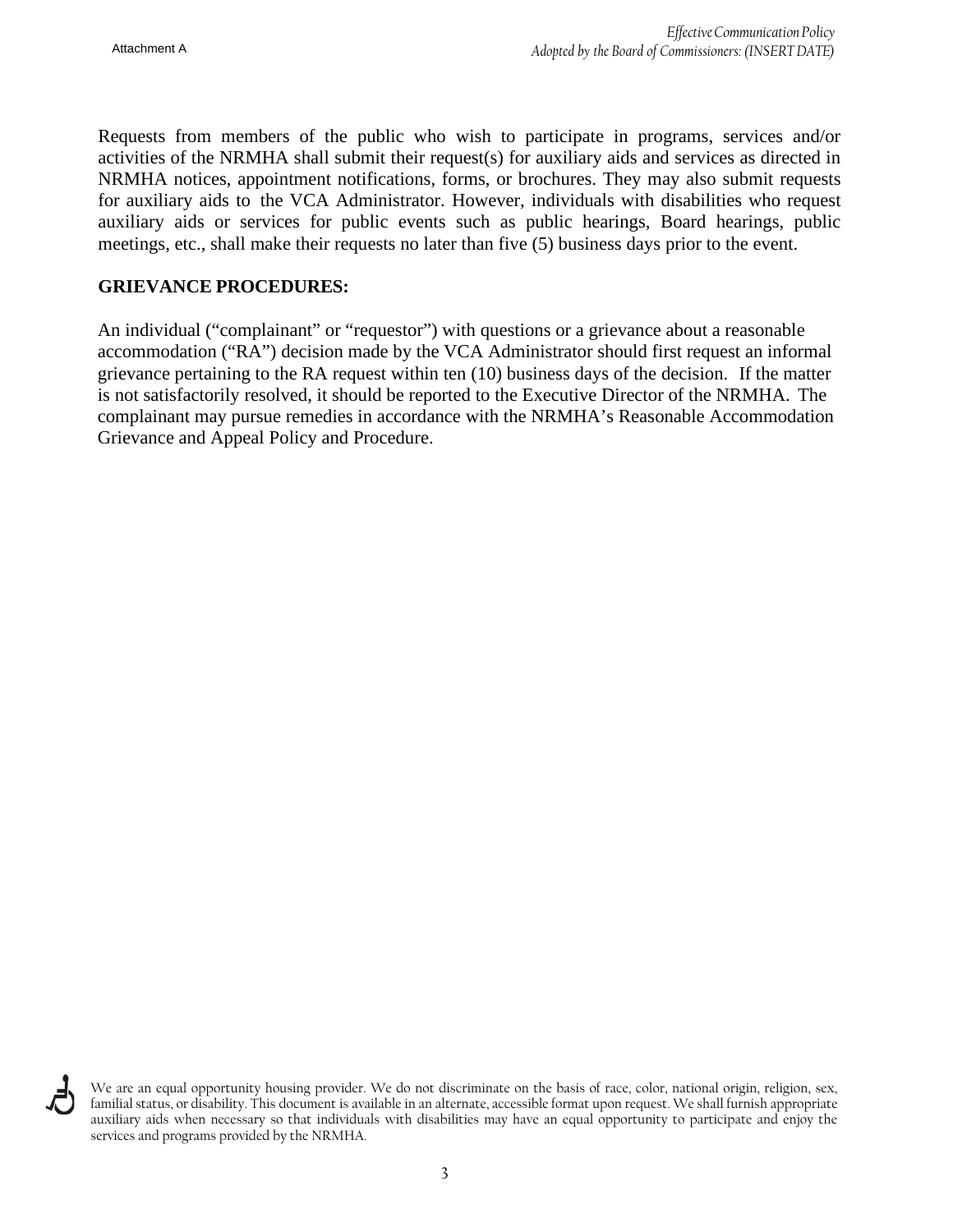## **Política de Comunicación Efectiva**

Es política de la Autoridad de Vivienda Municipal de New Rochelle (NRMHA) garantizar que las comunicaciones con los solicitantes, residentes, participantes del programa, empleados y miembros del público con discapacidades sean tan efectivas como las comunicaciones con otros.

La NRMHA, incluidos sus empleados, agentes, contratistas y compañías / agentes de administración privada, proporcionará o proporcionará un recurso que proporcionará ayudas y servicios auxiliares apropiados, cuando sea necesario, para brindar a las personas con discapacidades, incluidas las personas con discapacidades auditivas, visuales o cognitivas, la igualdad de oportunidades para participar y disfrutar de los beneficios de los programas, servicios y actividades realizados por la NRMHA.

### **AYUDAS Y SERVICIOS AUXILIARES:**

Las "ayudas y servicios auxiliares" incluyen, entre otros: (1) intérpretes calificados de lenguaje de señas, tomadores de notas, servicios de transcripción, materiales escritos, amplificadores de auriculares telefónicos, dispositivos de asistencia auditiva, sistemas de asistencia auditiva, teléfonos compatibles con audífonos, decodificadores de subtítulos, subtítulos abiertos y cerrados, dispositivos de telecomunicaciones para personas sordas (TDD), pantallas de videotexto u otros métodos efectivos para poner a disposición de las personas sordas materiales entregados auditivamente. personas con discapacidad auditiva; y, (2) lectores calificados, textos grabados, grabaciones de audio, materiales en Braille, materiales impresos grandes u otros métodos efectivos para poner a disposición de las personas con discapacidades visuales materiales entregados visualmente.

La NRMHA se asegurará de que toda la correspondencia, y / o comunicaciones y avisos relacionados con sus programas de vivienda se difundan y distribuyan en un formato accesible 504-ADA, previa solicitud para incluir el suministro del número TDD en el sitio web y todos los avisos públicos.

La NRMHA ha asegurado los recursos de lo siguiente para ayudar a proporcionar ayudas y servicios auxiliares de acuerdo con su Política de Comunicación Efectiva:

- (1) Interpretación estrella Traducción:<http://starinterpreting.com/translating-services/> 138 Larchmont Ave, Larchmont, NY 10538 (914) 833-2979 Contacto: Paula/Lauren Servicios: Todos los idiomas hablados correo electrónico: [star\\_interpreting@yahoo.com](mailto:star_interpreting@yahoo.com)
- (2) Global Link Language Services, Inc.: https://globallinkls.com/ 244 Madison Avenue, Nueva York, NY 10016 (877) 451-6655 Servicios: Todos los idiomas hablados correo electrónico: [info@GlobalLinkLS.com](mailto:info@GlobalLinkLS.com)
- (3) Todas las manos en movimiento (lenguaje de señas): <http://www.allhandsinmotion.com/> 10460 Queens Blvd, Queens, NY 11375 (718) 997-0472 Contactos: Janice/Miriam Servicios de Lenguaje de Señas Americano; Transcripción de verbal a texto

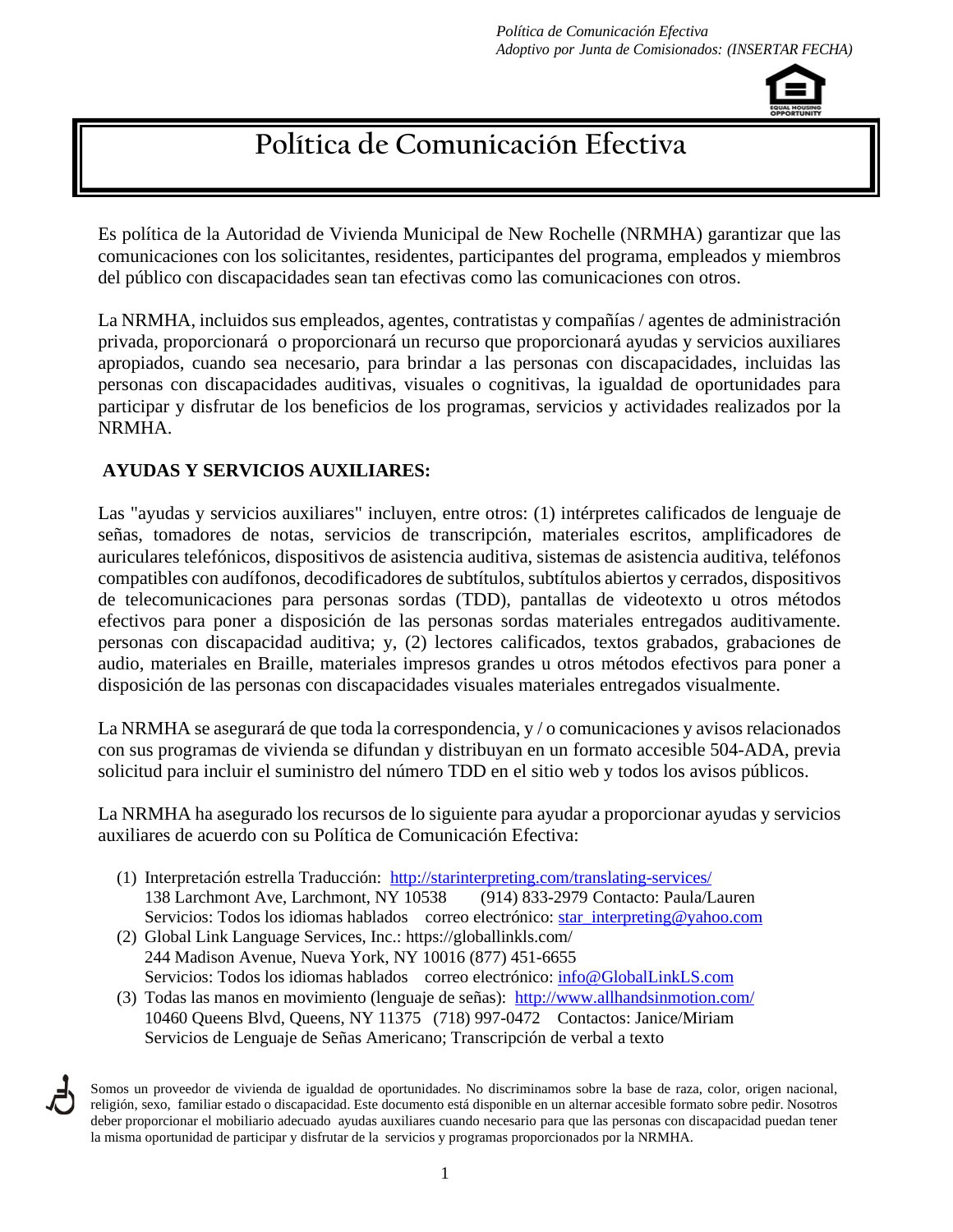(4) Aloha Braille & Company LLC: alohabraille.com 139 Altama Connector #334, Brunswick, GA 31525 (678) 347-6704 Contactos: Randy Davis Servicios: Braill[e randy.davis@alohabraille.com](mailto:randy.davis@alohabraille.com)

### **SOLICITUD DE COMUNICACIÓN EFECTIVA:**

Cuando se requiere una ayuda o servicio auxiliar para garantizar una comunicación efectiva, la NRMHA brindará una oportunidad para que una persona con una discapacidad solicite la ayuda o servicio auxiliar de su elección. La NRMHA dará consideración primaria a la elección expresada por el individuo. "Consideración primaria" significa que la NRMHA honrará la elección, a menos que pueda demostrar que hay otro medio de comunicación igualmente efectivo disponible; o bien, que el uso de los medios elegidos supondría una alteración fundamental en la naturaleza de su servicio, programa o actividad o una carga financiera y administrativa indebida.

 La persona presentará su solicitud de ayudas o servicios auxiliares a la persona apropiada del personal de NRMHA designada a continuación. Todas las solicitudes deberán estar fechadas y selladas con el tiempo al recibirlas por el personal apropiado de nrMHA, designado por el Director Ejecutivo.

Dentro de dos (2) negocios de la recepción de la solicitud del individuo, la persona designada del personal de NRMHA consultará con la persona con la discapacidad cuando el tipo preferido de ayuda o servicio auxiliar no esté disponible o no sea necesario, y la persona del personal esté tratando de determinar si un medio alternativo de comunicación garantizará una comunicación efectiva. Dentro de los cinco (5) días hábiles siguientes a la recepción de la(s) solicitud(es) de comunicación efectiva(s), la persona designada del personal de NRMHA proporcionará a la persona solicitante la notificación de la ayuda o servicio auxiliar propuesto que se proporcionará. El Administrador del Acuerdo de Cumplimiento Voluntario (VCA) mantendrá copias de todas las solicitudes de comunicación efectiva y, incluida la disposición final, durante la duración de este Acuerdo.

Las solicitudes individuales de Comunicación Efectiva se dirigirán a los siguientes funcionarios de NRMHA:

**Solicitudes de residentes: Las solicitudes de ayudas o servicios auxiliares de los residentes de NRMHA deben hacerse a la Administradora de VCA: Sra. Catrina Shivers, Correo electrónico: [cshivers@nrmha.org](mailto:cshivers@nrmha.org)**

**Solicitudes de solicitantes y todos los demás participantes actuales del programa: Los solicitantes de vivienda NRMHA deben hacer solicitudes de ayudas y servicios auxiliares al Administrador de VCA de la siguiente manera:** 

La Sra. Catrina Shivers

Correo electrónico: [cshivers@nrmha.org](mailto:cshivers@nrmha.org)

Número de teléfono: (914)-636-7050 x 215

#### **\*TDD/TTY: 711**

\* Para utilizar el Servicio de Retransmisión de Telecomunicaciones (TRS), marque el 711 y conéctese automáticamente a un asistente de comunicaciones TRS. Al marcar 711, tanto los usuarios de TRS basados en voz como en TTY pueden iniciar una llamada desde cualquier teléfono, en cualquier lugar

Somos un proveedor de vivienda de igualdad de oportunidades. No discriminamos sobre la base de raza, color, origen nacional, religión, sexo, familiar estado o discapacidad. Este documento está disponible en un alternar accesible formato sobre pedir. Nosotros deber proporcionar el mobiliario adecuado ayudas auxiliares cuando necesario para que las personas con discapacidad puedan tener la misma oportunidad de participar y disfrutar de la servicios y programas proporcionados por la NRMHA.